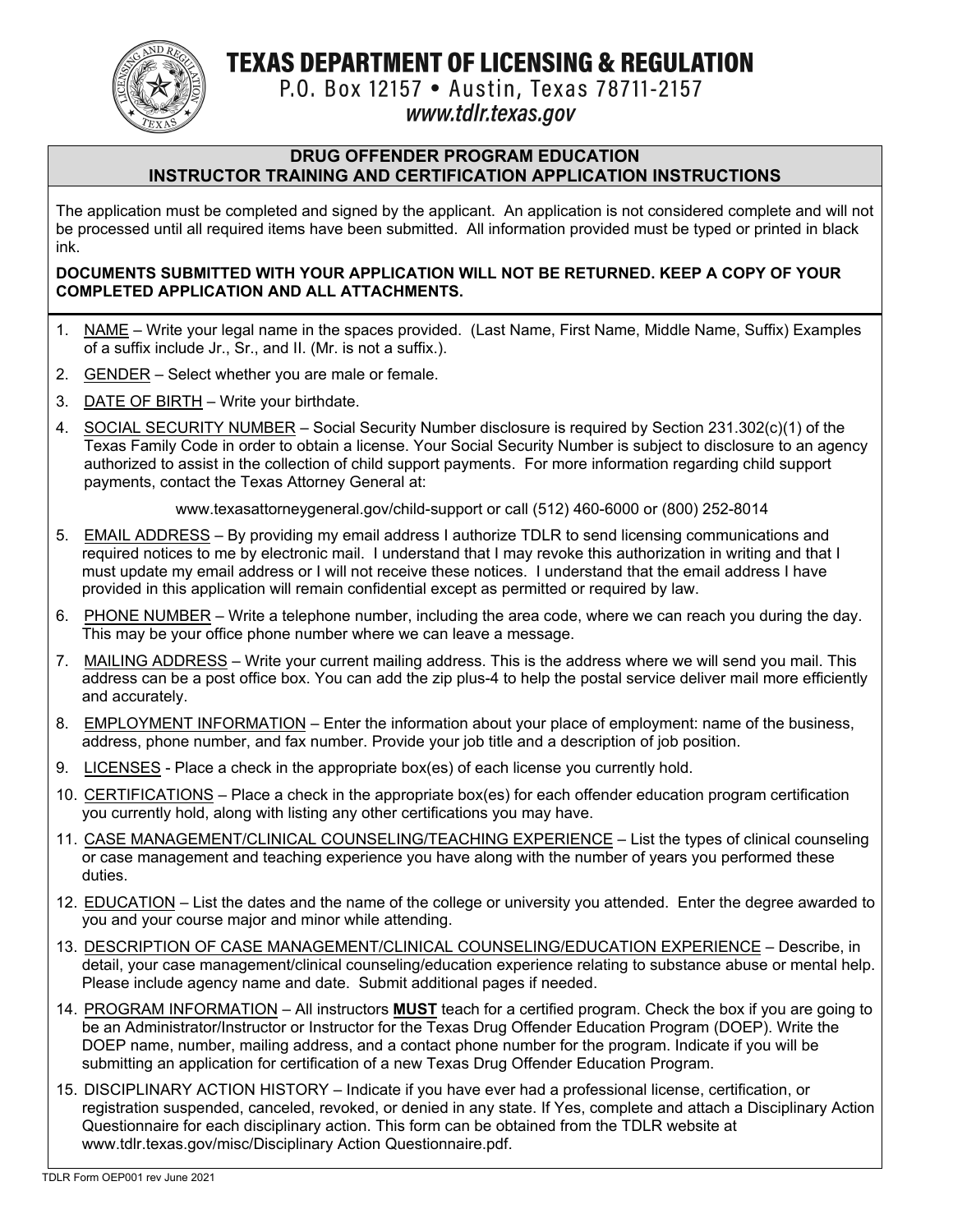16. CRIMINAL HISTORY – Indicate if you have ever been convicted of, or placed on deferred adjudication for, any Misdemeanor or Felony, other than a minor traffic violation. If YES, complete and attach a Criminal History Questionnaire for each offense. This form can be obtained from the TDLR website at www.tdlr.texas.gov/MISC/lic002.pdf.

If you are worried your criminal history could prevent you from getting this license, Texas allows you to have your criminal history evaluated before submitting your application and non-refundable fees. To request a criminal history evaluation, submit a Criminal History Evaluation Letter, a completed Criminal History Questionnaire form for each crime you were convicted of, or placed on deferred adjudication for, and a \$10.00 fee. You can find more information on the process and download the necessary forms on the TDLR website at www.tdlr.texas.gov/crimHistoryEval.htm.

17. STATEMENT OF APPLICANT - Carefully read the statement before dating and signing your application.

# **INSTRUCTOR CERTIFICATION ELIGIBILITY REQUIRMENTS**

- You must have a minimum of an associate's degree in the field of psychology, sociology, counseling, social work, criminal justice, education, nursing, health, or traffic safety;
- You must be a licensed chemical dependency counselor, registered counselor intern, licensed social worker, licensed professional counselor, licensed professional counselor intern, certified teacher, licensed psychologist, licensed physician or psychiatrist, probation or parole officer, adult or child protective services worker, licensed vocational nurse, or registered nurse; **or**
- Have at least one year of documented experience in case management or education relating to substance abuse and/or mental health.
- You must successfully pass a criminal history background check.
- You must successfully complete the instructor training course.

## **CHECKLIST OF DOCUMENTATION REQUIRED TO BE SUBMITTED WITH APPLICATION**

- Current resume
- Proof of credentials (copies of diplomas and/or licenses)
- Proof of documented experience

## **APPLICATION INFORMATION FOR MILITARY SERVICE MEMBERS, MILITARY VETERANS AND MILITARY**

**SPOUSES** The Texas Department of Licensing and Regulation recognizes the contributions of our active-duty military service members, their spouses, and veterans. If you want to use one of the licensing options available to military [service members, military veterans and military spouses, please complete the](https://www.tdlr.texas.gov/misc/militarysupplemental.pdf) *Military Service Member, Military Veteran or Military Spouse Supplemental Application (PDF)* and attach it with your license application.

If you have additional questions about qualifications, training or experience requirements relating to occupation licensing [for military service members, military veterans or military spouses please go to the](https://www.tdlr.texas.gov/military/) *TDLR Military Information web page***.** 

#### **SEND YOUR COMPLETED APPLICATION AND REQUIRED DOCUMENTS TO:**

Texas Department of Licensing and Regulation P.O. Box 12157 Austin, TX 78711-2157

Documents submitted with your application will not be returned. Keep a copy of your completed application, all attachments, and you check or money order. **Do not send cash**.

For additional information and questions, please visit the *[TDLR website](https://www.tdlr.texas.gov/)*. You can request assistance or submit required attachments via *[TDLR webform](https://www.tdlr.texas.gov/help/)* or fax (512) 463-9468. You may contact Customer Service Representatives by calling (800) 803-9202 (in state only) or (512) 463-6599; Relay Texas -TDD (800) 735-2989. Customer Service Representatives are available Monday through Friday from 7:00 a.m. until 6:00 p.m. Central Time (excluding holidays).

#### **TDLR Public Information Act Policy:**

This document is subject to the Texas Public Information Act. With certain exceptions, information in this document may be made available to the public. For more information, view the *[TDLR Public Information Act Policy](https://www.tdlr.texas.gov/disclaimer.htm#PublicInfoPolicy)*.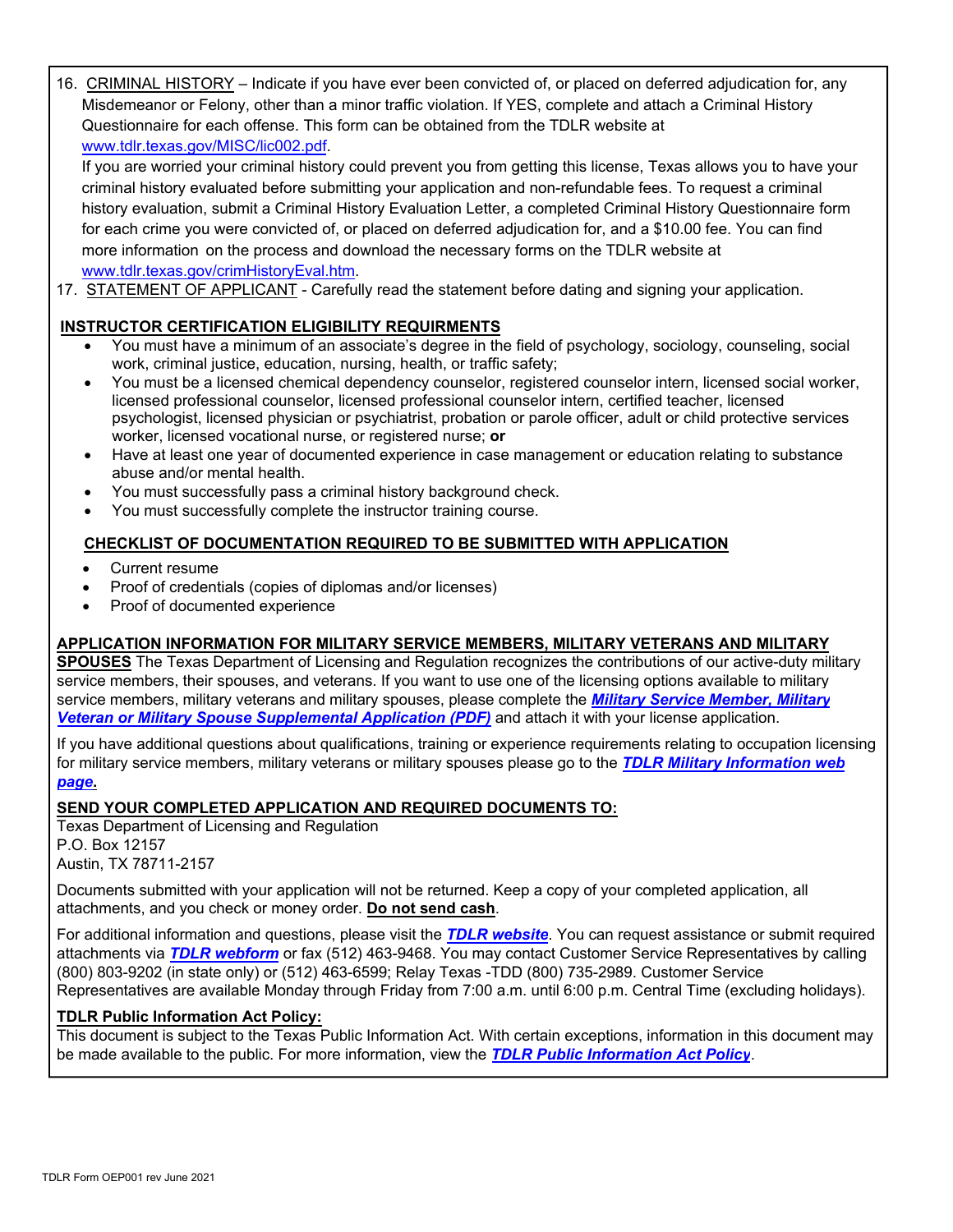

# **TEXAS DEPARTMENT OF LICENSING & REGULATION**

P.O. Box 12157 - Austin, Texas 78711-2157

www.tdlr.texas.gov

# **DRUG OFFENDER EDUCATION PROGRAM INSTRUCTOR TRAINING AND CERTIFICATION TRAINING APPLICATION**

DO NOT WRITE ABOVE THIS LINE

| This completed form must be accompanied by all required documents.                          |                                         |                                  |                                                  |                       |        |  |
|---------------------------------------------------------------------------------------------|-----------------------------------------|----------------------------------|--------------------------------------------------|-----------------------|--------|--|
| 1. Name:                                                                                    |                                         |                                  |                                                  |                       |        |  |
|                                                                                             |                                         |                                  |                                                  |                       |        |  |
| Last Name<br>2. Gender:                                                                     | 3. Date of Birth:                       | <b>First Name</b>                | Middle Name<br>4. Social Security Number:        |                       | Suffix |  |
|                                                                                             |                                         |                                  |                                                  |                       |        |  |
| Male<br>Female<br>Month                                                                     | Day<br>Year                             |                                  | See Instruction Sheet for Disclosure Information |                       |        |  |
| 5. Email Address:                                                                           |                                         |                                  | 6. Phone Number:                                 |                       |        |  |
|                                                                                             |                                         |                                  |                                                  |                       |        |  |
| Ex: johndoe@aol.com See Instruction Sheet for disclosure information<br>7. Mailing Address: |                                         |                                  | Area Code                                        | Number                |        |  |
|                                                                                             |                                         |                                  |                                                  |                       |        |  |
| (P.O. Box, Number, Street Name, or Suite Number)                                            |                                         |                                  |                                                  |                       |        |  |
|                                                                                             |                                         |                                  |                                                  |                       |        |  |
| City                                                                                        |                                         | State                            |                                                  | Zip Code              |        |  |
| 8.                                                                                          | <b>EMPLOYMENT INFORMATION</b>           |                                  |                                                  |                       |        |  |
| Employer<br>(Agency/Organization)                                                           |                                         |                                  |                                                  |                       |        |  |
| Employer<br><b>Mailing Address:</b>                                                         |                                         |                                  |                                                  |                       |        |  |
| (P.O. Box, Number, Street Name, Suite Number, City, State, Zip Code)                        |                                         |                                  |                                                  |                       |        |  |
| Employer Phone No.<br>(include area code)                                                   | Employer Fax No.<br>(include area code) |                                  |                                                  |                       |        |  |
| Job Title:                                                                                  |                                         |                                  |                                                  |                       |        |  |
| Position Description:                                                                       |                                         |                                  |                                                  |                       |        |  |
|                                                                                             |                                         |                                  |                                                  |                       |        |  |
|                                                                                             |                                         |                                  |                                                  |                       |        |  |
|                                                                                             |                                         |                                  |                                                  |                       |        |  |
| 9.                                                                                          | LICENSES (check all that apply)         |                                  |                                                  |                       |        |  |
| Registered Counselor Intern                                                                 | Yes<br>No                               |                                  | Licensed Physician or Psychiatrist               | Yes<br>$\blacksquare$ | No     |  |
| <b>Licensed Chemical Dependency</b>                                                         |                                         |                                  | <b>Adult or Child Protective Services</b>        |                       |        |  |
| Counselor                                                                                   | Yes<br>No<br>$\blacksquare$             | Worker                           |                                                  | Yes                   | No     |  |
| <b>Licensed Social Worker</b>                                                               | Yes<br>No                               | <b>Certified Teacher</b>         |                                                  | Yes                   | No     |  |
| <b>Licensed Professional Counselor</b>                                                      | No<br>Yes                               | Probation or Parole Officer      |                                                  | Yes                   | No     |  |
| Licensed Professional Counselor Intern                                                      | No<br>Yes<br>$\blacksquare$             | <b>Licensed Vocational Nurse</b> |                                                  | Yes                   | No     |  |
| Licensed Psychologist                                                                       | Yes<br>No                               | <b>Registered Nurse</b>          |                                                  | Yes                   | No     |  |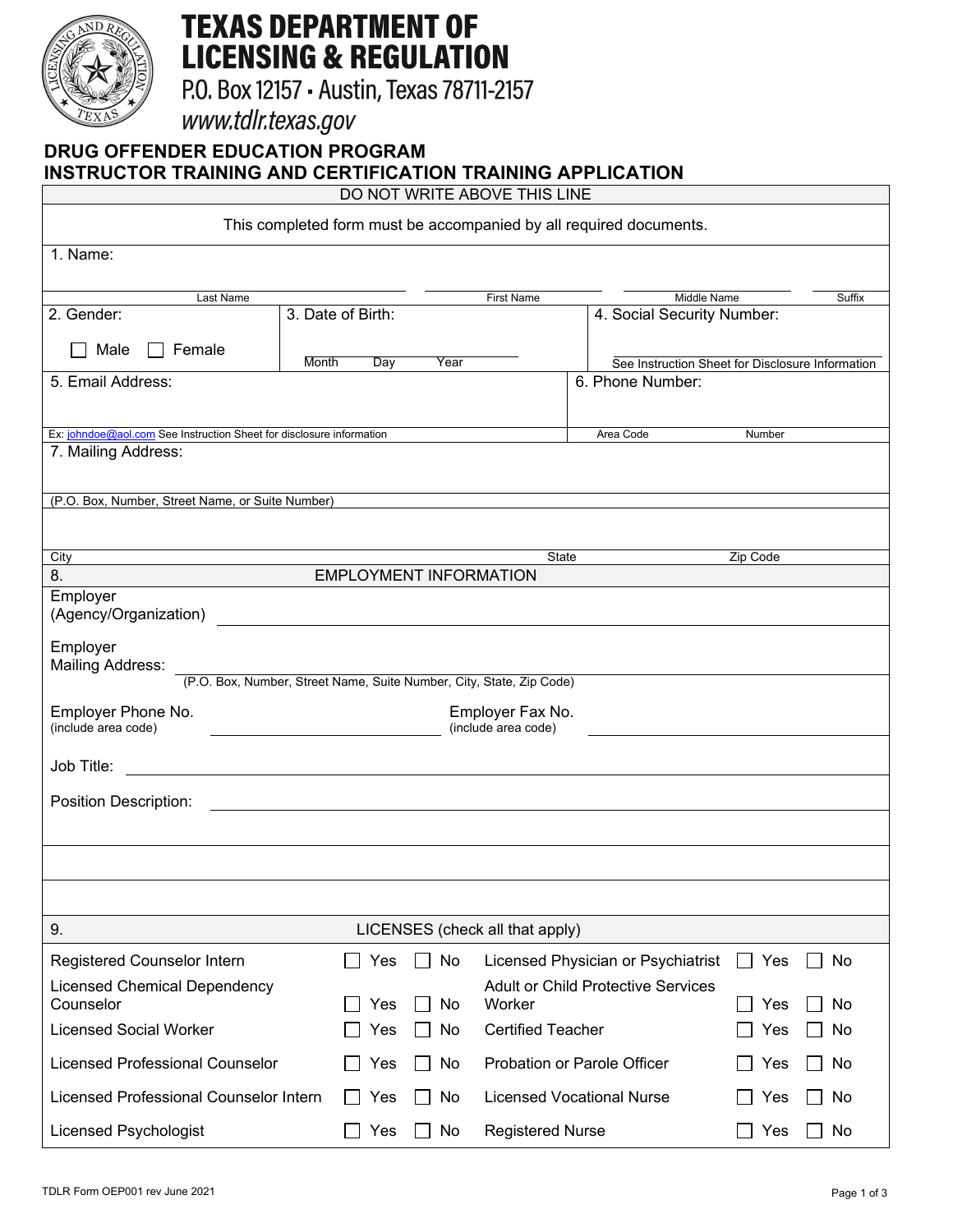| 10.<br>CERTIFICATIONS (check all that apply)                                                       |                           |                  |                                     |  |                 |                 |          |
|----------------------------------------------------------------------------------------------------|---------------------------|------------------|-------------------------------------|--|-----------------|-----------------|----------|
| DWI Education (DWIE) Instructor<br>Yes<br>$\Box$ No                                                |                           |                  |                                     |  |                 |                 |          |
| Alcohol Education Program for Minors (AEPM) Instructor<br>No<br>Yes                                |                           |                  |                                     |  |                 |                 |          |
| DWI Intervention (DWII) Instructor<br>No<br>Yes                                                    |                           |                  |                                     |  |                 |                 |          |
|                                                                                                    |                           |                  |                                     |  |                 |                 |          |
|                                                                                                    |                           |                  |                                     |  |                 |                 |          |
|                                                                                                    |                           |                  |                                     |  |                 |                 |          |
| CASE MANAGEMENT/CLINICAL COUNSELING/TEACHING EXPERIENCE<br>11.<br>(Add additional pages as needed) |                           |                  |                                     |  |                 |                 |          |
| Specify Type of Clinical Counseling or Case                                                        |                           | Number           | Specify Type of Teaching Experience |  |                 | Number          |          |
| <b>Management Experience</b>                                                                       |                           | of Years         |                                     |  |                 |                 | of Years |
|                                                                                                    |                           |                  |                                     |  |                 |                 |          |
|                                                                                                    |                           |                  |                                     |  |                 |                 |          |
|                                                                                                    |                           |                  |                                     |  |                 |                 |          |
|                                                                                                    |                           |                  |                                     |  |                 |                 |          |
|                                                                                                    |                           |                  |                                     |  |                 |                 |          |
|                                                                                                    |                           |                  |                                     |  |                 |                 |          |
|                                                                                                    |                           |                  |                                     |  |                 |                 |          |
| 12.                                                                                                |                           | <b>EDUCATION</b> |                                     |  |                 |                 |          |
| <b>Name of College/University:</b><br>Degree Awarded:                                              |                           |                  |                                     |  |                 |                 |          |
|                                                                                                    |                           |                  |                                     |  |                 |                 |          |
| Major:                                                                                             | Minor:<br>Dates Attended: |                  |                                     |  |                 |                 |          |
|                                                                                                    |                           |                  |                                     |  |                 |                 |          |
| <b>Name of College/University:</b>                                                                 |                           |                  |                                     |  |                 | Degree Awarded: |          |
|                                                                                                    |                           |                  |                                     |  |                 |                 |          |
| Major:                                                                                             | Minor:                    |                  | Dates Attended:                     |  |                 |                 |          |
|                                                                                                    |                           |                  |                                     |  |                 |                 |          |
| Name of College/University:                                                                        |                           |                  |                                     |  |                 | Degree Awarded: |          |
|                                                                                                    |                           |                  |                                     |  |                 |                 |          |
| Major:                                                                                             | Minor                     |                  |                                     |  | Dates Attended: |                 |          |
|                                                                                                    |                           |                  |                                     |  |                 |                 |          |
| Name of College/University:                                                                        |                           |                  |                                     |  |                 | Degree Awarded: |          |
|                                                                                                    |                           |                  |                                     |  |                 |                 |          |
| Major:                                                                                             | Minor                     |                  |                                     |  | Dates Attended: |                 |          |
|                                                                                                    |                           |                  |                                     |  |                 |                 |          |